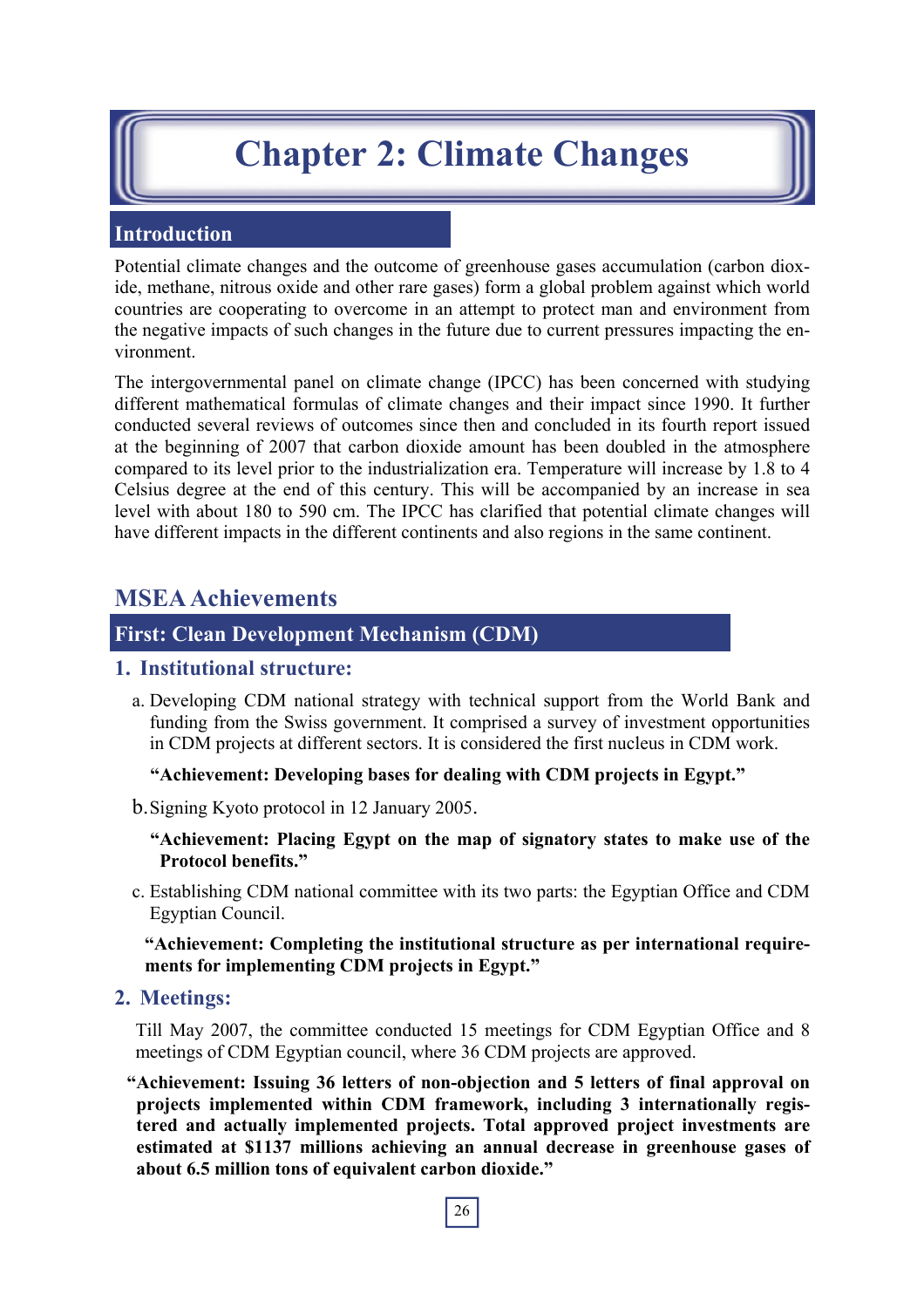## **3. Promoting CDM Projects:**

- a. Implementing "Capacity Development for CDM (CD4CDM) Project.
	- **"Achievement: capacity building of CDM workers and contributing to the establishment of CDM institutional structure in Egypt, developing proposals of some projects and submitting them to the National Committee for approval, conducting specialized sectoral studies addressing investment opportunities or participation in CDM part of these sectors (petroleum – wastes – agriculture – investment – banks – businessmen associations – industry), in addition to conducting sessions for capacity building in ministries and sectors concerned."**
- b. Participating in some international forums concerned with CDM such as the UN Climate Changes Conference, International Carbon Exhibition held in 2005, 2006, and 2007, in addition to coordinating with donors and international companies operating in CDM field to organize sessions for capacity building and development.
	- **"Achievement: Egypt is now a Member of CDM Host Country Committee (HCC) technically supervised and funded by the World Bank. Egypt has also become a Member of CDM Designated National Authority (DNA) Forum supervised and funded by CDM World Executive Council."**
- c. Developing a website for CDM on: http://www.cdmegypt.org.
	- **"Achievement: Publishing data relevant to project approval procedures, forming CDM national committee in Egypt, and developing investment portfolio for CDM projects, CDM Egyptian strategy, in addition to the most significant CDM activities conducted by the Egyptian Office to access information from any part of the world."**
- d. Coordinating CDM at the Arab and regional level.
	- **"Achievement: Participating in the Carbon Forum in Tunisia (2004), meeting CDM project experts in Morocco (2004), participating in the first international conference for CDM in Saudi Arabia in 2006, and organizing a training session on CDM for West Asia countries in Amman, the Jordanian capital."**
- e. Building national CDM capacities.
	- **"Achievement: Preparing, organizing, and giving lectures in 8 specialized sectoral sessions for fertilizers sectors and Suez RBO, and the investment and bank sector (Commercial International Bank (CIB)), the National Bank of Egypt (NBE), Management Association, and Association of 10th of Ramadan Investors)."**
- f. Exchanging expertise and capacity building at the international level.
	- **"Achievement: Organizing a work session in Cairo in coordination with the European Investment Bank to present Investment Bank Opportunities in CDM field in Egypt, organizing a work session with the World Bank and Eco-Securities English Company in Cairo to exchange expertise and develop capabilities in CDM field, participate with attendance and give a lecture on CDM in Egypt during the Investment Opportunities forum held in Italy to research Italian companies opportunities to invest in CDM at MENA region."**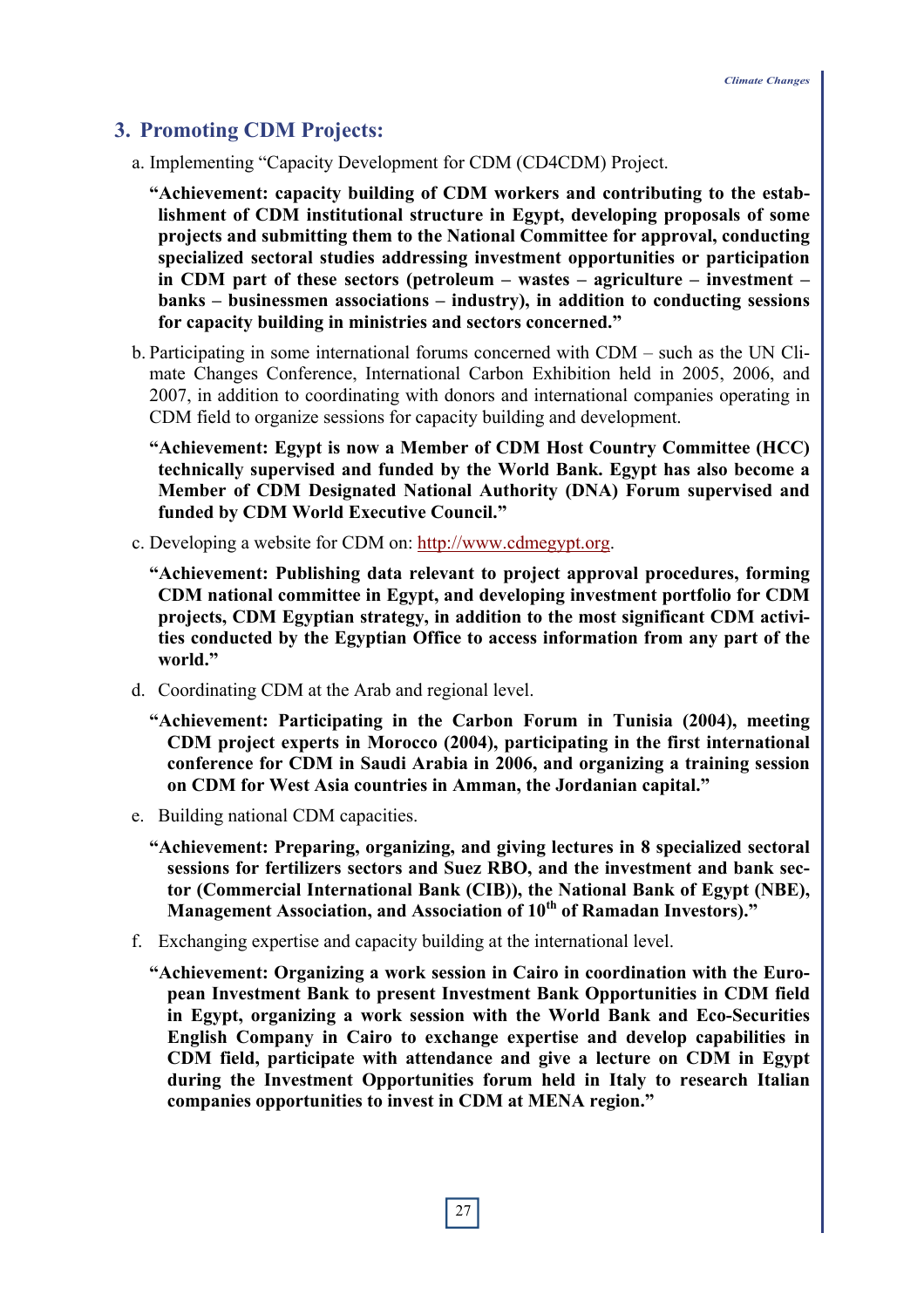g. Raising public awareness regarding CDM.

**"Achievement: Translating and publishing CDM User's manual and CDM procedural aspects book."** 

## **4. Updating the investment portfolio and project follow-up:**

a. Continuous development and update of CDM projects investment portfolio in Egypt.

**"Achievement: CDM project investment portfolio in Egypt has been developed, comprising 54 projects."** 

**Following is an analysis of CDM projects in Egypt (till May 2007).** 



**Total projects: 36**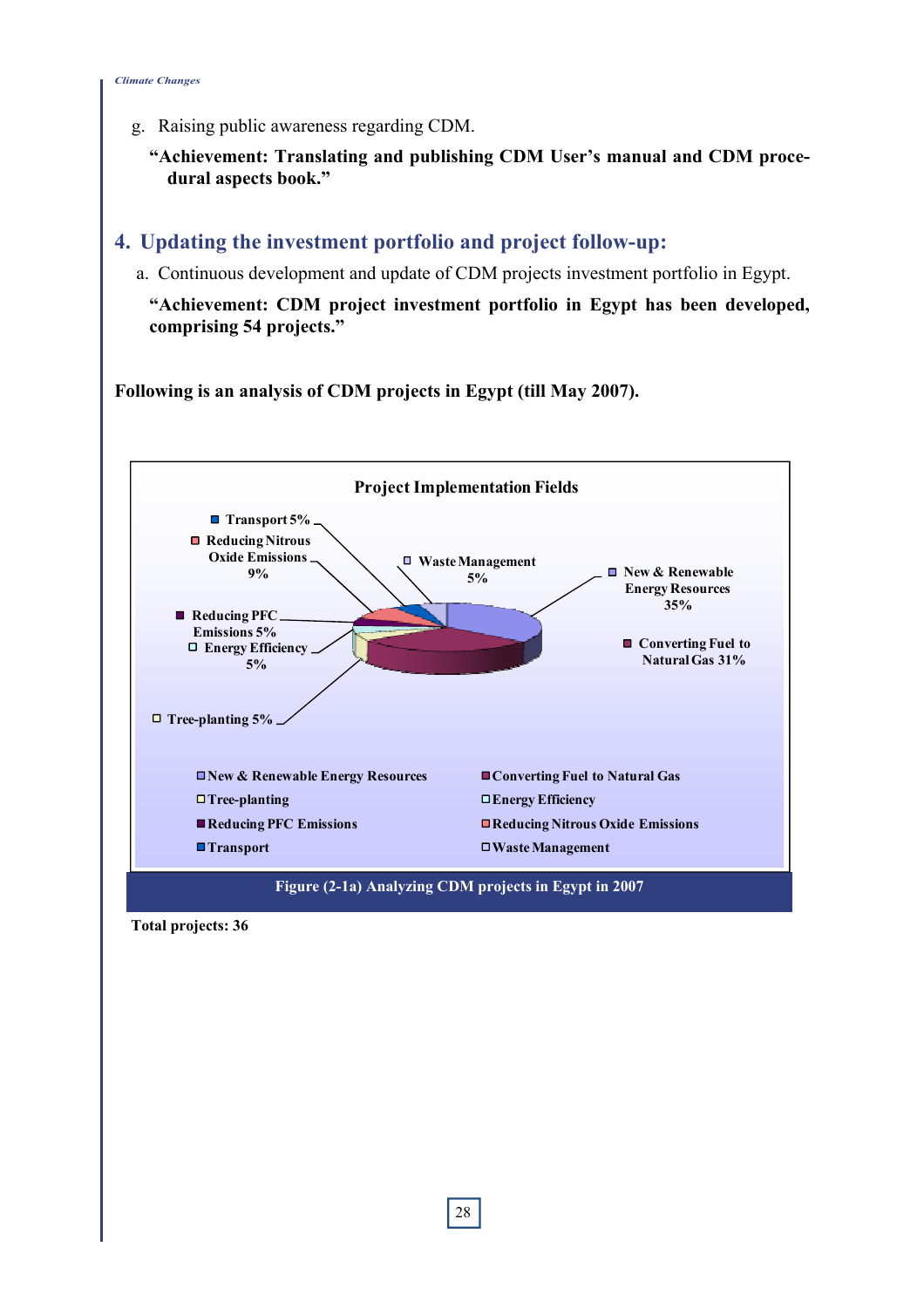

**Total project costs: approx. \$ 1137 millions** 



Total CERs: some 6.5 m ton CO<sub>2</sub> equivalent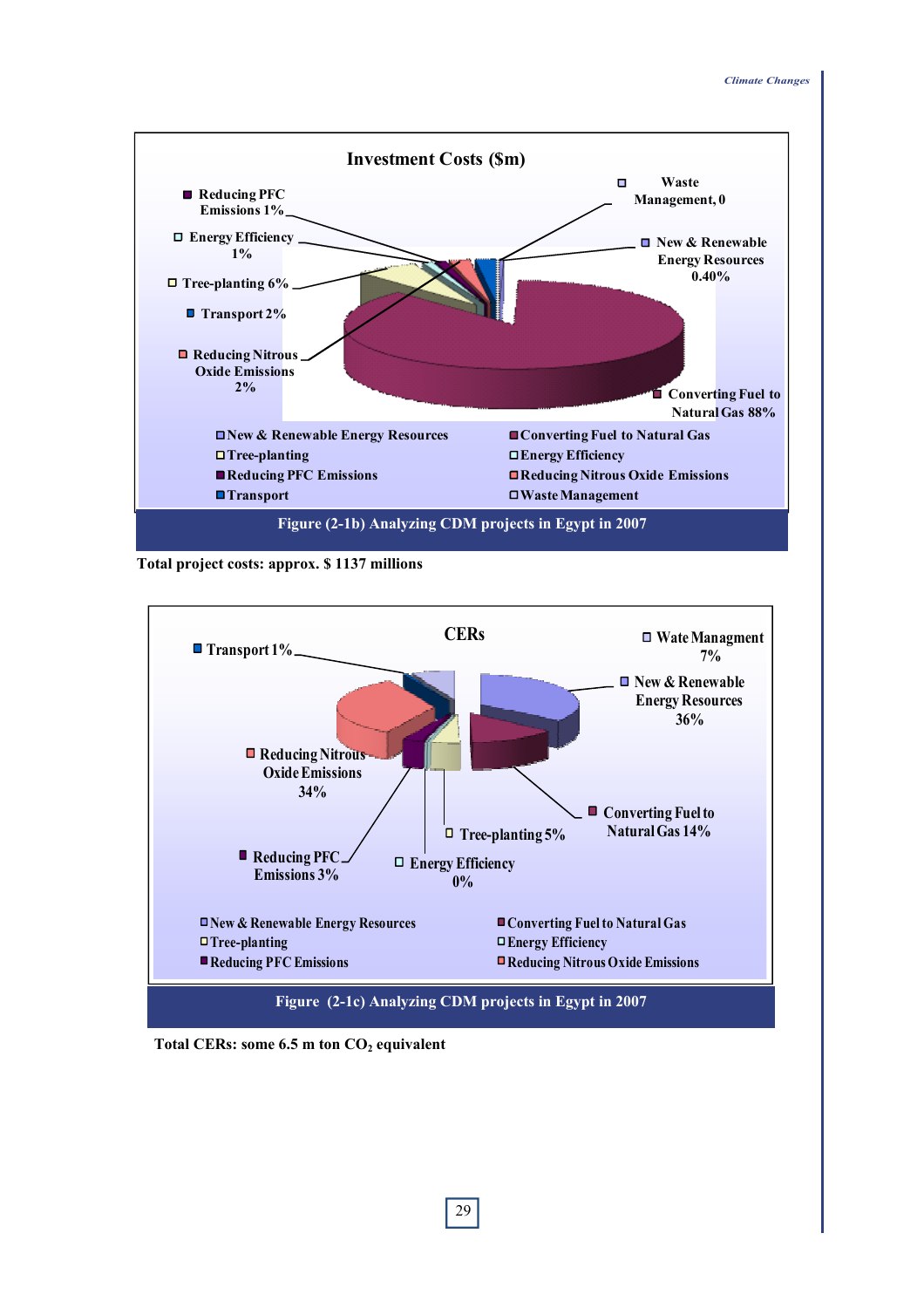# **Second: Adapting to and limiting climate change risks**

## **1. Institutional structure:**

a. Restructuring the National Committee for Climate Changes

## **"Achievement: Developing bases for dealing with climate change topics in Egypt."**

# **2. Meetings:**

a. The committee held two meetings till September 2007.

**"Achievement: Starting to survey the activities of each ministry or authority concerned in the fields of adapting to and limiting climate change risks"** 

b. Participating in Conferences of Parties (COP) to the agreement, held twice a year.

### **"Achievement: Coordinating with African countries to start in the mathematical formula project in order to study impacts of climate changes on water resources."**

# **3. Pilot Projects:**

- a. A pilot project on collecting and using methane gas from solid wastes funded by Canada.
- b. Maximizing solar energy usage in tourist resorts and reclamation villages funded by Italy.
- **"Conducting field visits and gathering information on a number of places suitable for project implementation. Implementing, installing, and operating a cooling system using solar energy is planned in cooperation with the Italian partner."**
- c. Extracting biofuel from Jatropha and Jojoba through chemical treatment funded by Italy.

**"Developing project document and coordinating with the Italian partner to identify the role of each part of the project and agree on the funding budget and project implementation start plan as well as determining a space of desert lands to be reclaimed by cultivating Jatropha and using treated sanitary drainage water in irrigation and coordinate with an Egyptian research institute – National Center for Research and Petroleum Research Institute to participate in implementing the project research part."** 

d. Egypt Second National Information Report" project funded by the Global Environment Facility (GEF).

**" Establishing a project management unit, finishing report first chapter with the title local circumstances, it is planned to finish remaining parts of the report, comprising survey of greenhouse gases from the different sectors, identify adapting policies in endangered sectors and develop the national strategy for adapting to climate changes. The project is one of the most important national reports dealing with climate changes, survey of greenhouse gases in the different sectors, develop a picture for the state's strategy in adapting to climate changes and highlighting most endangered sectors such as water resources, coasts, agriculture and health."**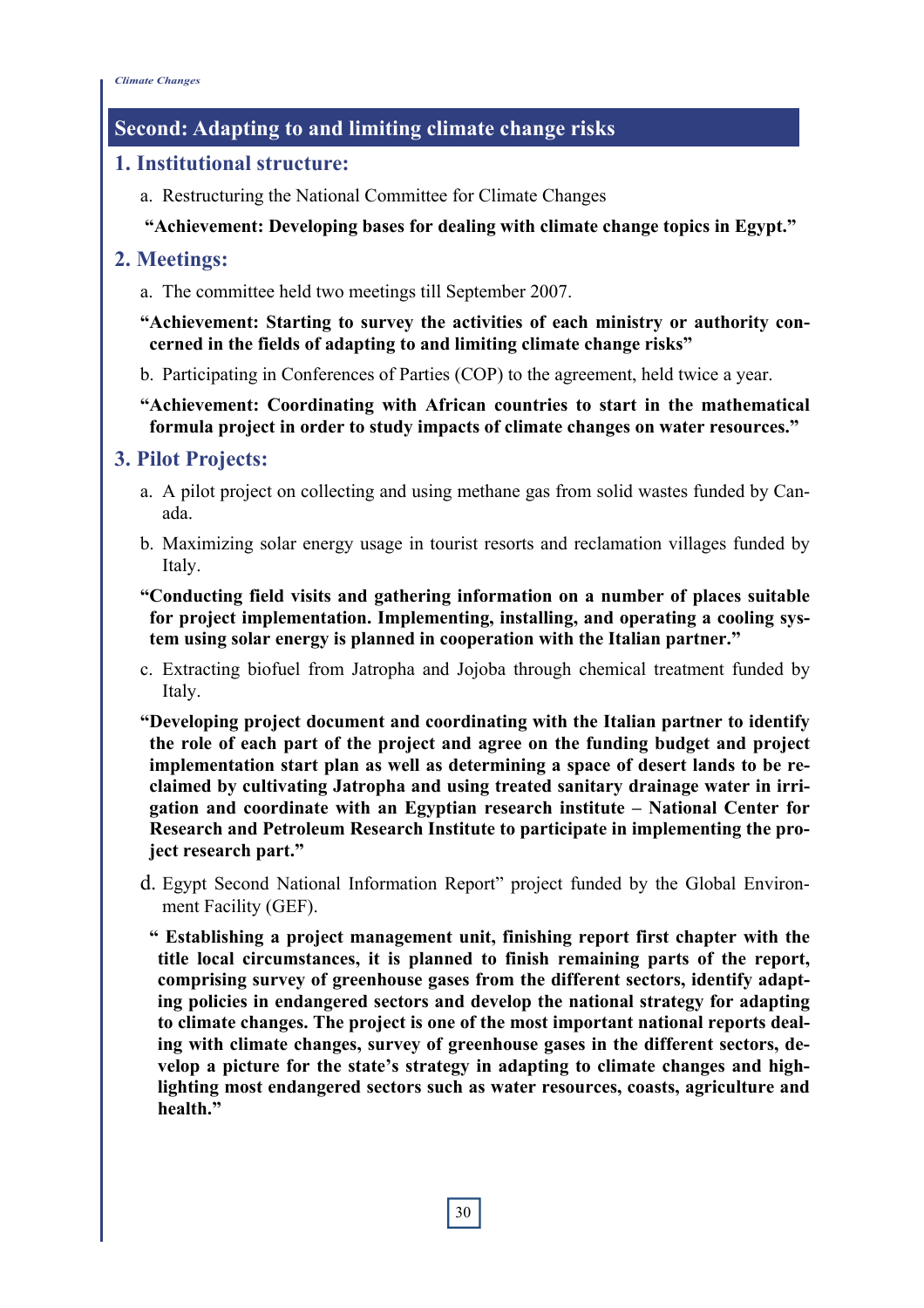- e. National capacity building of RIO three agreements (climate change desertification – biodiversity) project.
- **"Establishing a project management unit, the technical report identifying interaction among the three agreements has been finalized and also three reports have been developed for each agreement identifying the main activities performed, work priorities, obstacles, and means of overcoming them."**

#### **4. Under-study projects:**

Supervising preparation and conduction of interviews and coordinating studying implementation of the following projects:

- a. Experimental rain-simulating on A.R.E." in coordination with a number of national authorities (armed forces – Meteorology Authority – Faculty of Sciences) and some countries (China – USA – Russia – Saudi Arabia – Syria – Emirates – Morocco – GEF – Secretariat of the UNFCCC).
- b. Integrated Environmental House Establishing" project, this proposal has been submitted to the Austrian partner.
- c. Surveying methane gas biologically generated from solid waste landfills in cooperation with the Spanish partner.
- d. Extracting biofuel from oil plant seeds" in cooperation with the Italian partner.
- e. Coordinating with **GEF** to develop a number of project proposals that could be funded within the budget for adapting to climate changes (the facility approved funding projects that aim to adapt to climate changes, improve capacity efficiency and maximize benefit from bio-energy).

#### **5. Participating in international conferences, meetings, and work sessions:**

- a. Meetings of the two sub-authorities for scientific and technological consultation and implementation affiliate to the UNFCCC in its  $22<sup>nd</sup>$  session in Bonn – Germany, May 2005.
- b. International Carbon exhibition and forum, Colonne Germany, May 2005.
- c. Work session for experts on updates in emission scenarios, organized by IPCC, Luxembourg, Austria, June – July 2005.
- d. Work session for experts in capturing and storing carbon dioxide, organized by IPCC, Montreal, Canada, September 2005.
- e. Meeting no. 24 of IPCC, Montreal, Canada, September 2005.
- f. Meeting no. 25 of IPCC, Mauritius, April 2006.
- g. Meetings of the UN Climate Changes Conference, Montreal, Canada, November December 2005.
- h. Meetings of the two branch authorities for scientific and technological consultation and implementation affiliate to the United Nations Framework Convention on Climate Change (UNFCCC) in its  $24<sup>th</sup>$  session, Bonne – Germany, May 2006.
- i. Preparatory meeting of the UN Climate Changes Conference Nivasha Kenya, September 2006.